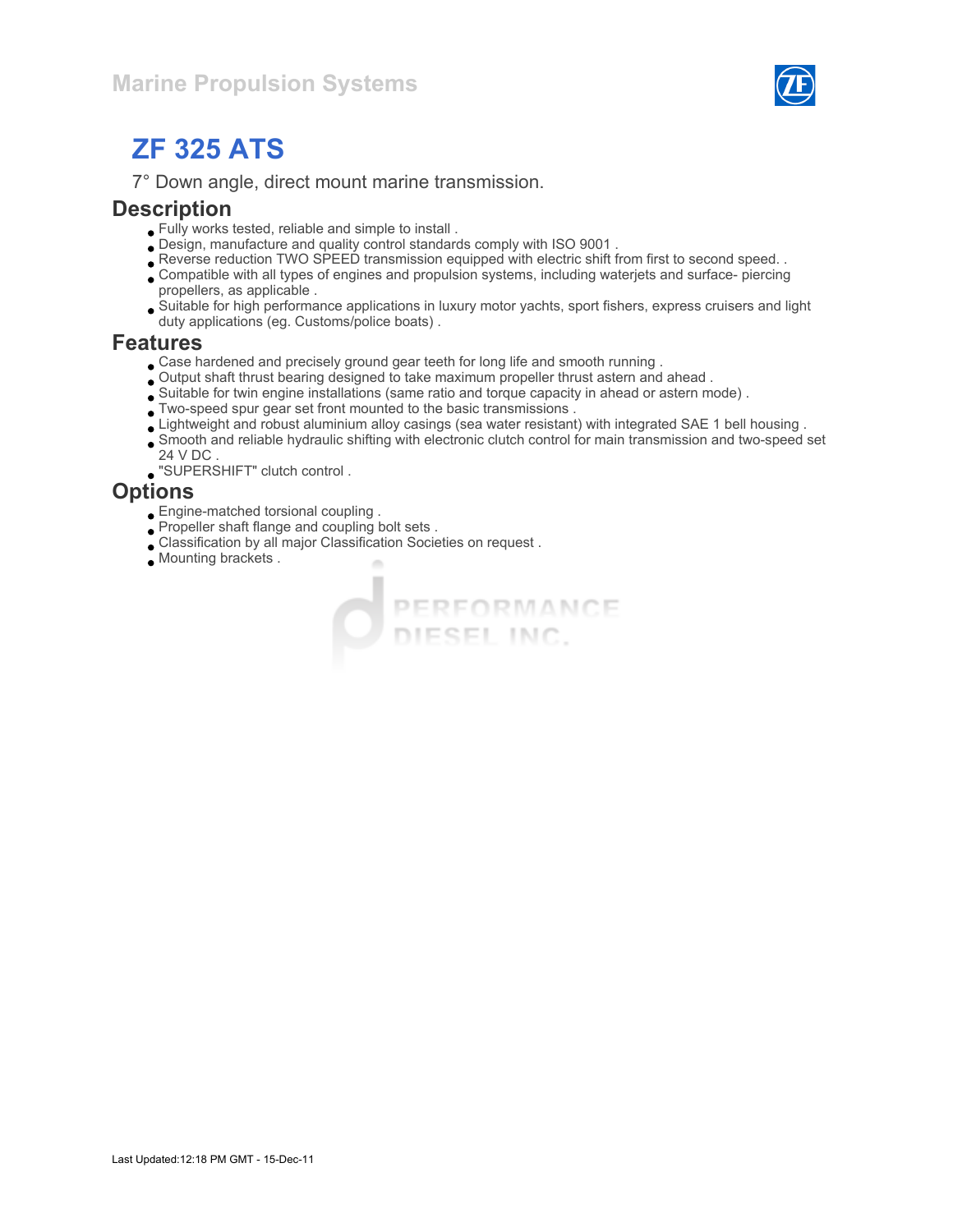# ZF 325 ATS Ratings

## Pleasure Duty

|    |          | <b>RATIOS</b>                                                                 | MAX.<br><b>TORQUE</b> | POWER/RPM                      |          | <b>INPUT POWER CAPACITY</b> |                 | MAX.<br><b>RPM</b> |
|----|----------|-------------------------------------------------------------------------------|-----------------------|--------------------------------|----------|-----------------------------|-----------------|--------------------|
|    | 1st      | 2 <sub>nd</sub>                                                               | ftlb<br>Nm            | kW<br>hp                       | kW<br>hp | <b>kW</b><br>hp             | <b>kW</b><br>hp |                    |
|    |          |                                                                               |                       |                                |          | 1800 rpm 2100 rpm 2300 rpm  |                 |                    |
|    | 1.216    | $0.968, 1.011, 1.062, 1.087, 1.113$ 2477   1827   0.2594 0.3478 467           |                       |                                | 626 545  | 1730                        | 597<br>800      | 2500               |
|    | 1.485    | 1.182,1.235,1.297,1.327,1.359 2477   1827 0.2594 0.3478 467 626 545 730       |                       |                                |          |                             | 597<br>800      | 2500               |
| Ш. | 1.733    | 1.380,1.441,1.514,1.549,1.586 2477   1827   0.2594 0.3478 467 626   545   730 |                       |                                |          |                             | 597<br>800      | 2500               |
|    | 2.037    | 1.622,1.694,1.779,1.821,1.864 2477 1827 0.2594 0.3478 467 626 545             |                       |                                |          | 1730                        | 597<br>800      | 2500               |
|    | $2.240*$ | 1.783, 1.862, 1.956, 2.002, 2.050 2477                                        |                       | 1827 0.2594 0.3478 467 626 545 |          | 730                         | 597<br>800      | 2500               |
|    | 2.417    | 1.924,2.009,2.111,2.160,2.212 2229 1644 0.2334 0.3130 420                     |                       |                                | 563 490  | 657                         | 537 720         | 2500               |

\* Special Order Ratio.

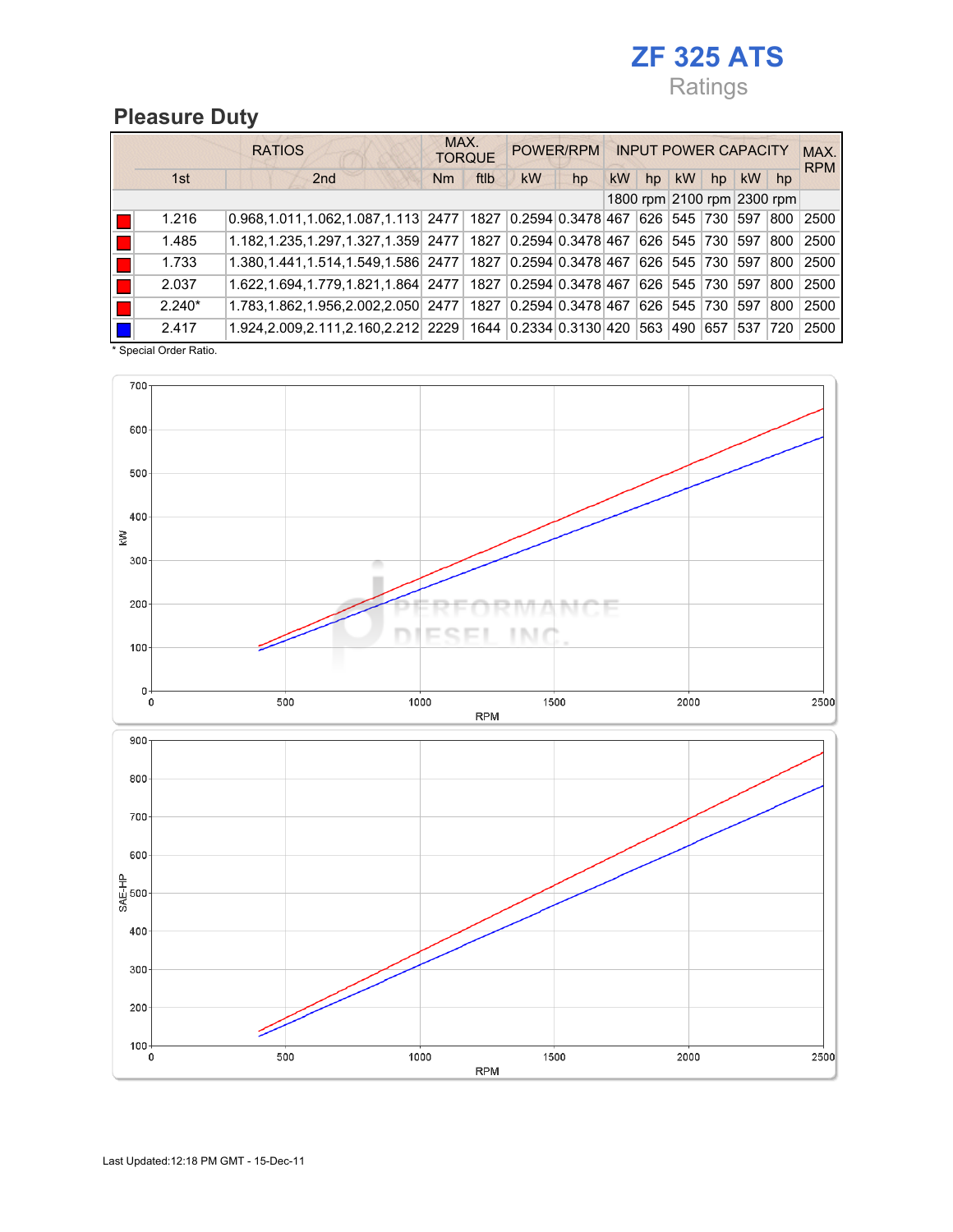# ZF 325 ATS Ratings

## Light Duty

|          |  | <b>RATIOS</b> |     |                                                                         | MAX. | <b>TORQUE</b> |           | POWER/RPM |    |    | <b>INPUT POWER CAPACITY</b> |     |             |                            | MAX.<br><b>RPM</b> |
|----------|--|---------------|-----|-------------------------------------------------------------------------|------|---------------|-----------|-----------|----|----|-----------------------------|-----|-------------|----------------------------|--------------------|
| 1st      |  |               | 2nd |                                                                         | Nm   | ftlb          | <b>kW</b> | hp        | kW | hp | <b>kW</b>                   | hp  | <b>kW</b>   | hp                         |                    |
|          |  |               |     |                                                                         |      |               |           |           |    |    |                             |     |             | 1800 rpm 2100 rpm 2300 rpm |                    |
| 1.216    |  |               |     | $0.968, 1.011, 1.062, 1.087, 1.113$ 2235 1648 0.2340 0.3138 421 565 491 |      |               |           |           |    |    |                             |     | 659 538 722 |                            | 2500               |
| 1.485    |  |               |     | $1.182, 1.235, 1.297, 1.327, 1.359$ 2235 1648 0.2340 0.3138 421 565 491 |      |               |           |           |    |    |                             |     | 659 538 722 |                            | 2500               |
| 1.733    |  |               |     | 1.380,1.441,1.514,1.549,1.586 2235 1648 0.2340 0.3138 421 565 491       |      |               |           |           |    |    |                             |     | 659 538 722 |                            | 2500               |
| 2.037    |  |               |     | 1.622,1.694,1.779,1.821,1.864 2235 1648 0.2340 0.3138 421 565 491       |      |               |           |           |    |    |                             |     | 659 538 722 |                            | 2500               |
| $2.240*$ |  |               |     | 1.783,1.862,1.956,2.002,2.050 2235 1648 0.2340 0.3138 421 565 491       |      |               |           |           |    |    |                             |     | 659 538 722 |                            | 2500               |
| 2.417    |  |               |     | 1.924,2.009,2.111,2.160,2.212 2012 1484 0.2107 0.2825 379 509 442       |      |               |           |           |    |    |                             | 593 | 485 650     |                            | 2500               |

\* Special Order Ratio.

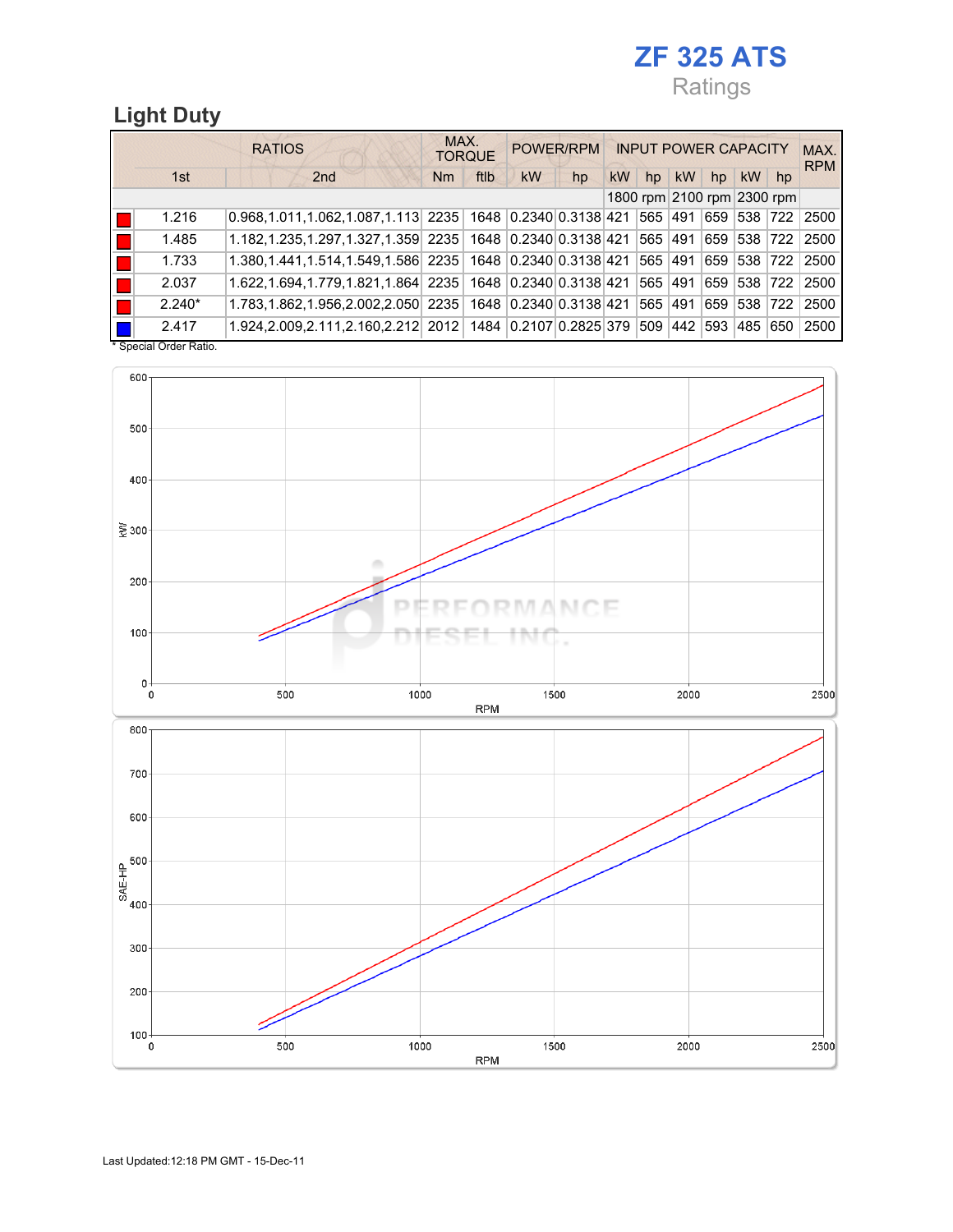# ZF 325 ATS

**Dimensions** 



|       |            |                |                |                | mm (inches)    |            |                            |                          |           |
|-------|------------|----------------|----------------|----------------|----------------|------------|----------------------------|--------------------------|-----------|
| Angle | A          | B <sub>1</sub> | B <sub>2</sub> | H <sub>1</sub> | H <sub>2</sub> | ┕          |                            | L <sub>2</sub><br>$L_3$  | Bell Hsg. |
| 7.0   | 180 (7.09) | 265 (10.4)     | 265 (10.4)     | 128 (5.04)     | 439 (17.3)     | 703 (27.7) | 590 (23.2)                 | $\overline{\phantom{a}}$ |           |
|       |            |                | Weight kg (lb) |                |                |            | Oil Capacity Litre (US qt) |                          |           |
|       |            |                | 180 (396)      |                |                |            | 6.50(6.90)                 |                          |           |

## SAE Bell Housing Dimensions

|         |    |    |              |                                                         |  | <b>Bolt Holes</b> |                 |
|---------|----|----|--------------|---------------------------------------------------------|--|-------------------|-----------------|
| SAE No. |    |    |              |                                                         |  |                   | <b>Diameter</b> |
|         | mm | mm | $\mathsf{I}$ | mm                                                      |  | mm                |                 |
|         |    |    |              | 511.18 20.125 530.23 20.875 552.45 21.75 12 11.91 15/32 |  |                   |                 |

## Output Coupling Dimensions

|    |                                           |    |    |    |                |    |     | <b>Bolt Holes</b> |              |  |  |  |
|----|-------------------------------------------|----|----|----|----------------|----|-----|-------------------|--------------|--|--|--|
| mm | $\mathsf{I}$                              | mm | in | mm | $\overline{m}$ | mm | No. | mm                | Diameter (E) |  |  |  |
|    | $170$ 6.69 140 5.51 115 4.53 16.0 0.63 12 |    |    |    |                |    |     | 16.2              | 0.64         |  |  |  |